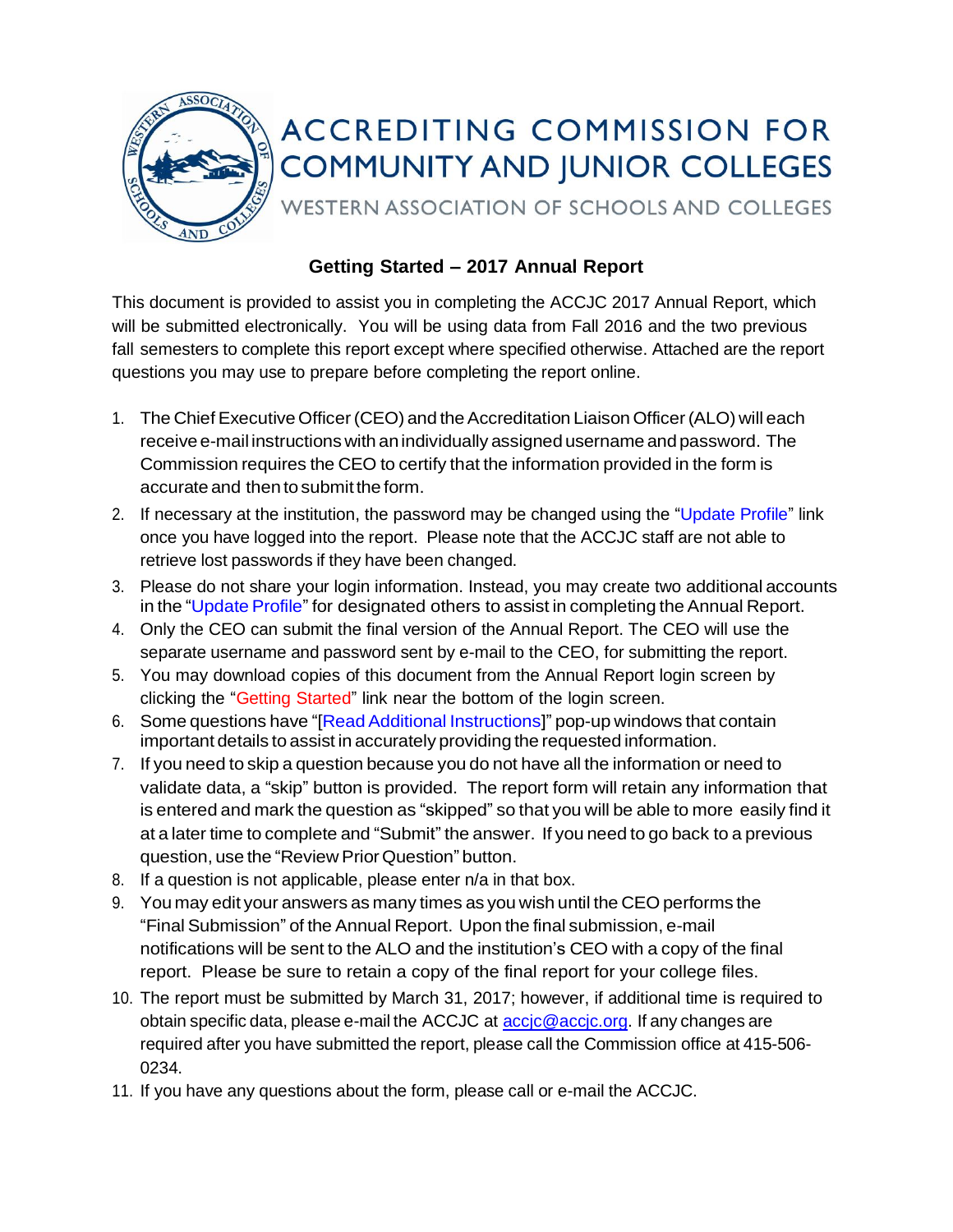

### **2017AnnualReportQuestions**

#### **ReportInformation**

1. Confirm Your Institution: "Start Survey" 2. Name of individual preparing report: 3. Phone number of person preparing report: 4. E-mail of person preparing report: Headcount Enrollment Data 5. Total unduplicated headcount enrollment: Fall 2016: Fall 2015: Fall 2014:

[Additional Instructions: Unduplicated headcount should be based on the credit and noncredit enrollments when the general enrollment period ends (may be referred to as first census date).]

| 6. | Total unduplicated headcount enrollment in degree     | Fall 2016: |  |
|----|-------------------------------------------------------|------------|--|
|    | applicable credit courses:                            | Fall 2015: |  |
|    |                                                       | Fall 2014: |  |
|    |                                                       |            |  |
| 7. | Headcount enrollment in pre-collegiate credit courses | Fall 2016: |  |
|    | (which do not count toward degree requirements):      | Fall 2015: |  |
|    |                                                       | Fall 2014: |  |
|    |                                                       |            |  |
| 8. | Number of programs which may be fully completed via   | Fall 2016: |  |
|    | distance education:                                   | Fall 2015: |  |
|    |                                                       | Fall 2014: |  |

[Additional Instructions: This is the number of programs which the college intentionally offers fully online.]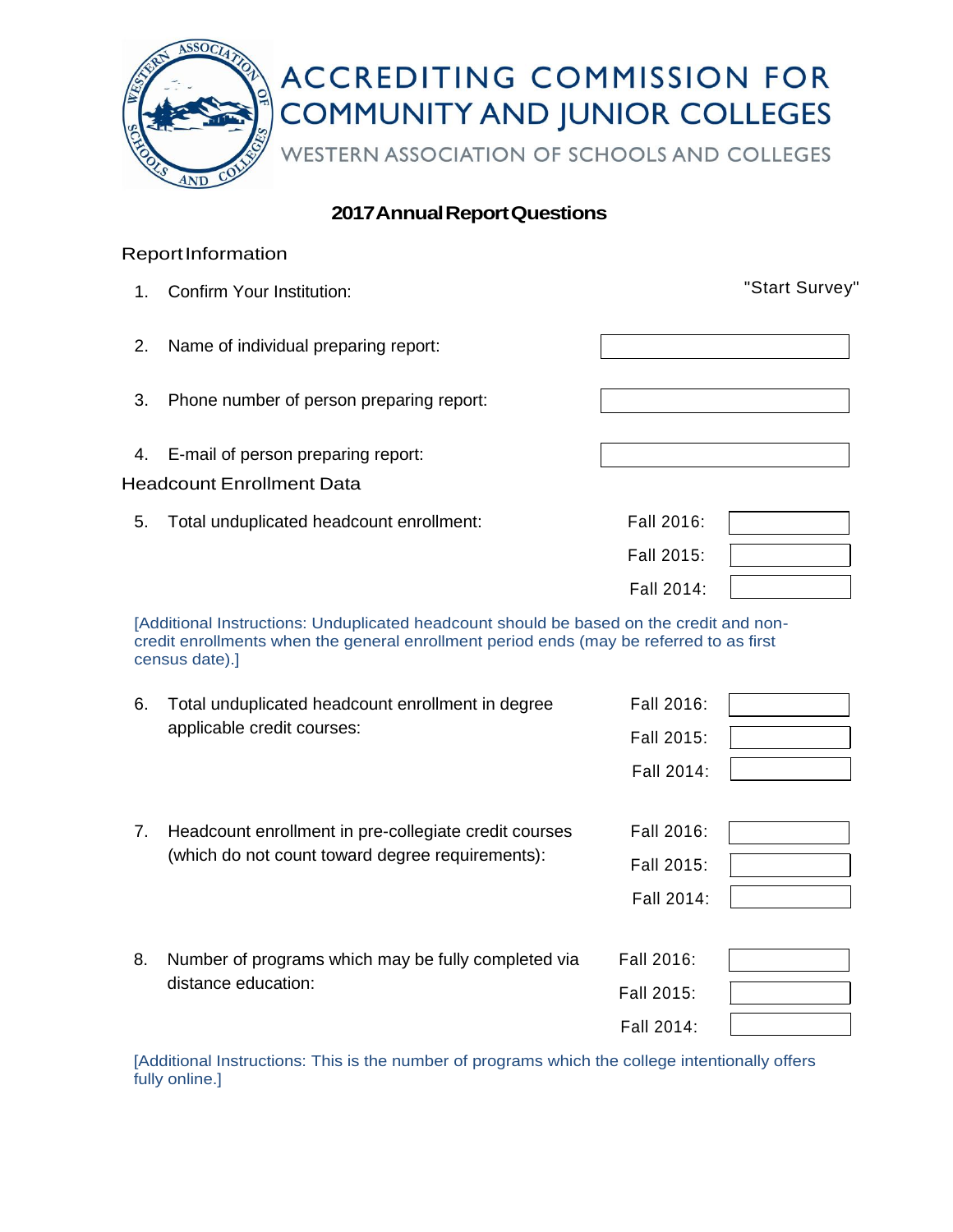| 9. Total unduplicated headcount enrollment in all types of | Fall 2016: |  |
|------------------------------------------------------------|------------|--|
| Distance Education:                                        | Fall 2015: |  |
|                                                            | Fall 2014: |  |

[Additional Instructions: Provide unduplicated enrollment numbers in distance education courses. Distance Education is defined as education that uses technology to deliver instruction to students who are separated from the instructor and to support regular and substantive interaction between the students and the instructor, either synchronously or asynchronously. Courses in which all the class hours are face to face, but some material is posted online, are NOT DE courses.

#### 10. Do you offer Correspondence Education? The Contract of the Yes / No. 2014.

[If no, move to item #12]

| 11. Total unduplicated headcount enrollment in all types of | Fall 2016: |  |
|-------------------------------------------------------------|------------|--|
| Correspondence Education:                                   | Fall 2015: |  |
|                                                             | Fall 2014: |  |

[Additional Instructions: Provide unduplicated enrollment numbers in correspondence education courses. Correspondence education means education provided through one or more courses under which the institution provides instructional materials (print or other media), by mail or electronic transmission (including transmission via learning management system), including examinations on the materials, to students who are separated from the instructor. Interaction between the instructor and the student is limited, is not regular and substantive, and is primarily initiated by the student. Correspondence courses are typically self-paced within a set period of time. Online courses or online portions of courses which primarily involve "paperwork" — such as reading textbook and other materials posted by the instructor, taking examinations, and submitting assignments— will fall within the definition of correspondence education rather than distance education. If the online portion of a class meets the definition of correspondence education, then even if the class also meets on site, it will be considered a correspondence education course for Title IV qualification purposes. Correspondence education is not considered distance education within the USDE definition. See definition of distance education in question 11 above.]

#### Student Achievement Data

|  |                                                                                       | 2016 | 2015 | 2014 |
|--|---------------------------------------------------------------------------------------|------|------|------|
|  | a. What is your Institution-set standard for successful<br>student course completion? | %    | %    | %    |
|  |                                                                                       |      |      |      |
|  | b. Actual successful course completion rate:                                          | %    | %    | %    |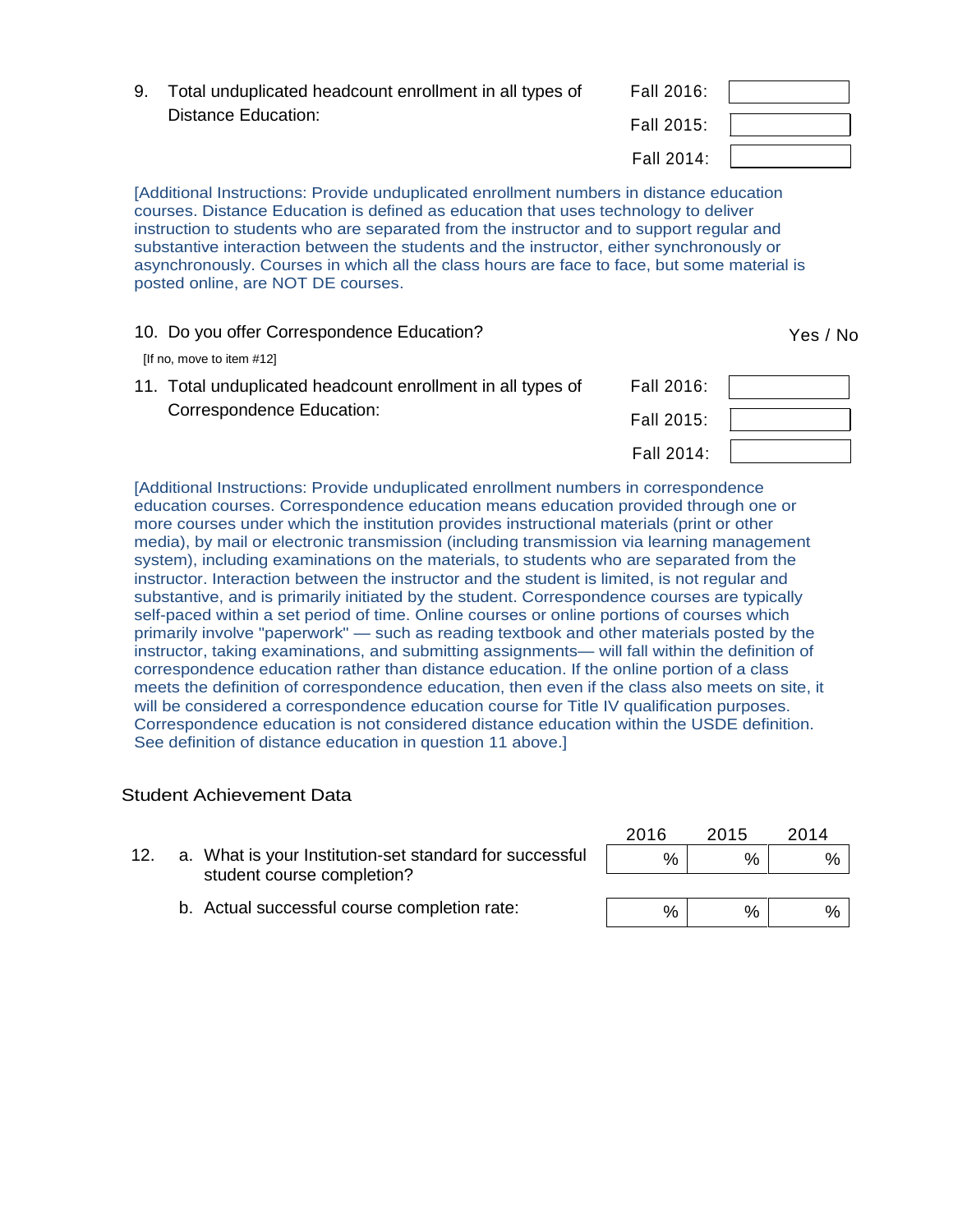| 13. | a. What is your Institution-set standard for degrees?                                                                                                                    | 2016  | 2015 | 2014 |
|-----|--------------------------------------------------------------------------------------------------------------------------------------------------------------------------|-------|------|------|
|     |                                                                                                                                                                          |       |      |      |
|     | b. Actual number degrees awarded:                                                                                                                                        |       |      |      |
|     | OR.<br>C. Insert percentage                                                                                                                                              | 2016  | 2015 | 2014 |
| 14. | a. What is your Institution-set standard for<br>certificates?                                                                                                            |       |      |      |
|     | b. Actual number certificates awarded:                                                                                                                                   |       |      |      |
|     |                                                                                                                                                                          | 2015  | 2014 | 2013 |
| 15. | a. What is your Institution-set standard for number of<br>students who transfer to 4-year                                                                                |       |      |      |
|     | colleges/universities?                                                                                                                                                   |       |      |      |
|     | b. Actual number of students who transferred to 4-<br>year colleges/universities:                                                                                        |       |      |      |
|     |                                                                                                                                                                          |       |      |      |
|     | 16. Number of CTE certificates and degrees for which the                                                                                                                 | 2016: |      |      |
|     | institution has set a standard for licensure pass rates:                                                                                                                 | 2015: |      |      |
|     |                                                                                                                                                                          | 2014: |      |      |
|     | [Additional Instructions: Institutions are required to have institution-set standards for licensure<br>passage rates in all applicable certificate and degree programs.] |       |      |      |
|     | 17. Number of CTE certificates and degrees for which the                                                                                                                 | 2016: |      |      |
|     | institution has set a standard for graduate employment                                                                                                                   | 2015: |      |      |
|     | rates:                                                                                                                                                                   | 2014: |      |      |

[Additional Instructions: Institutions are required to have institution-set standards for job placement rates (graduate employment rates) in all applicable certificate and degree programs.]

18. Examination pass rates in programs for which students must pass a licensure examination in order to work in their field of study: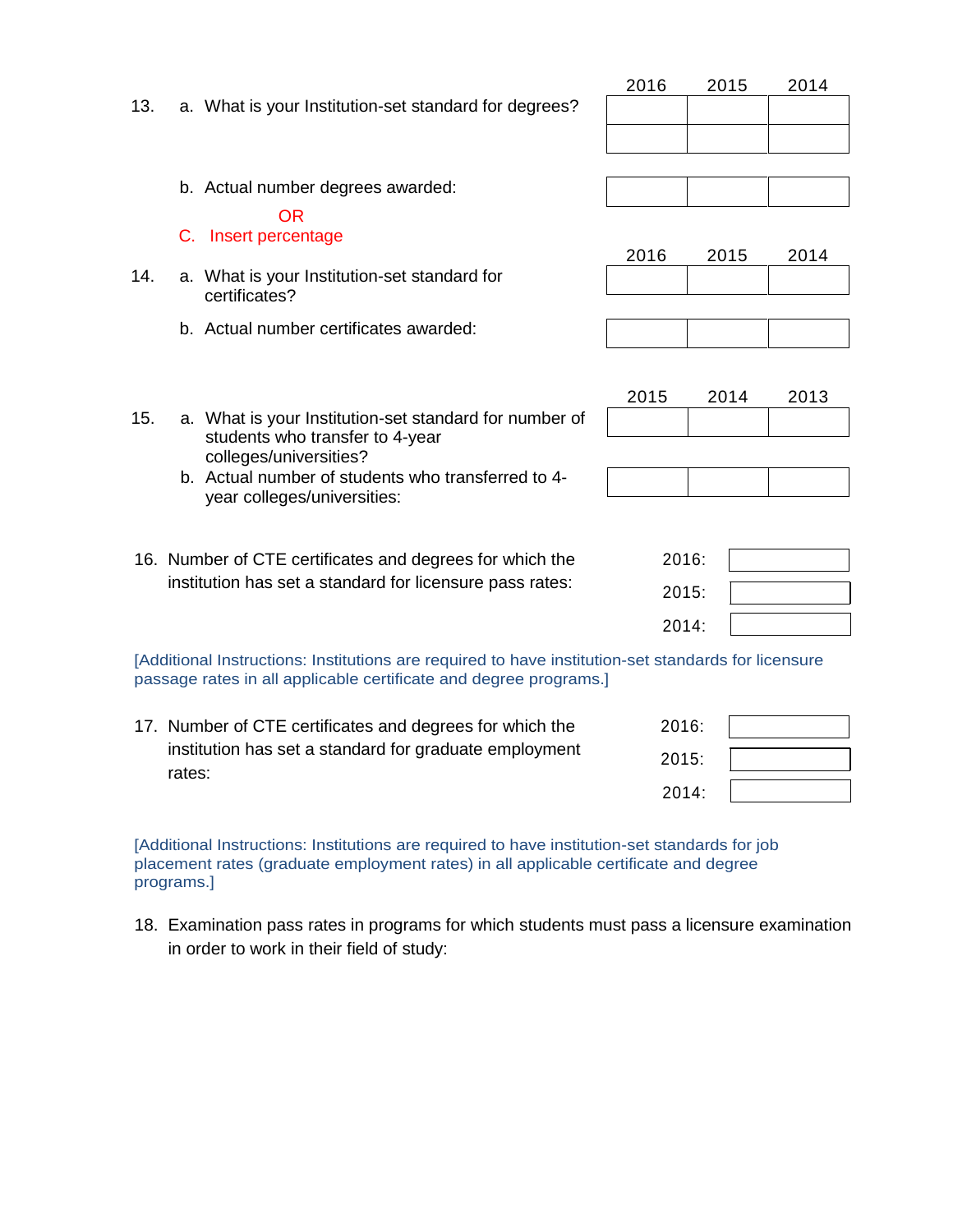| Program   | Exam<br>state<br>national<br>other | Institution<br>set standard<br>$(\% )$ | 2015<br>Pass<br>Rate<br>$(\%)$ | 2014<br>Pass<br>Rate<br>(%) | 2013<br>Pass<br>Rate<br>$(\% )$ |
|-----------|------------------------------------|----------------------------------------|--------------------------------|-----------------------------|---------------------------------|
|           |                                    |                                        |                                |                             |                                 |
|           |                                    |                                        |                                |                             |                                 |
|           |                                    |                                        |                                |                             |                                 |
| [Add Row] |                                    | [Delete Checked Row]                   |                                |                             |                                 |

[Additional Instructions: Please only list each program for which a license examination is required to qualify for employment, and where there were at least 10 students who completed the program in the designated year. State the institution set standard for expected licensure examination pass rates. Also state the pass rate of students who took the examination.]

19. Job placement rates for students completing certificate programs and CTE (career-technical education) degrees:

| Program   | Institution set<br>standard (%) | 2015 Job<br>Placement<br>Rate $(\%)$ | 2014 Job<br>Placement<br>Rate $(\%)$ | 2013 Job<br><b>IPlacement</b><br>Rate $(\%)$ |
|-----------|---------------------------------|--------------------------------------|--------------------------------------|----------------------------------------------|
|           |                                 |                                      |                                      |                                              |
|           |                                 |                                      |                                      |                                              |
|           |                                 |                                      |                                      |                                              |
| [Add Row] |                                 | [Delete Checked Row]                 |                                      |                                              |

[Additional Instructions: Please only list each program where reliable data is available and where there were at least 10 students who completed the program in the designated year. State the institution set standard for job placement rates. Also state the job placement rate, as measured in the year following graduation, of students who graduated from the program.]

#### Student Learning Outcomes and Assessment

Note: Colleges were expected to achieve the proficiency level of StudentLearning Outcomesassessment by fall 2012. At this time, colleges are expected to be in full compliance with the Accreditation Standards related to student learning outcomes and assessment. All courses, programs, and student and learning support activities of the college are expected to have student learning outcomes defined, so that ongoing assessment and other requirements of Accreditation Standards are met across the institution. In completing the 2017 Annual Report, please refer to the revised Accreditation Standards adopted June 2014.

- 20. Courses
	- a. Total number of college courses:

| 2016 | 2015 | 2014 |
|------|------|------|
|      |      |      |
|      |      |      |
|      |      |      |

b. Number of college courses with ongoing assessment of learning outcomes: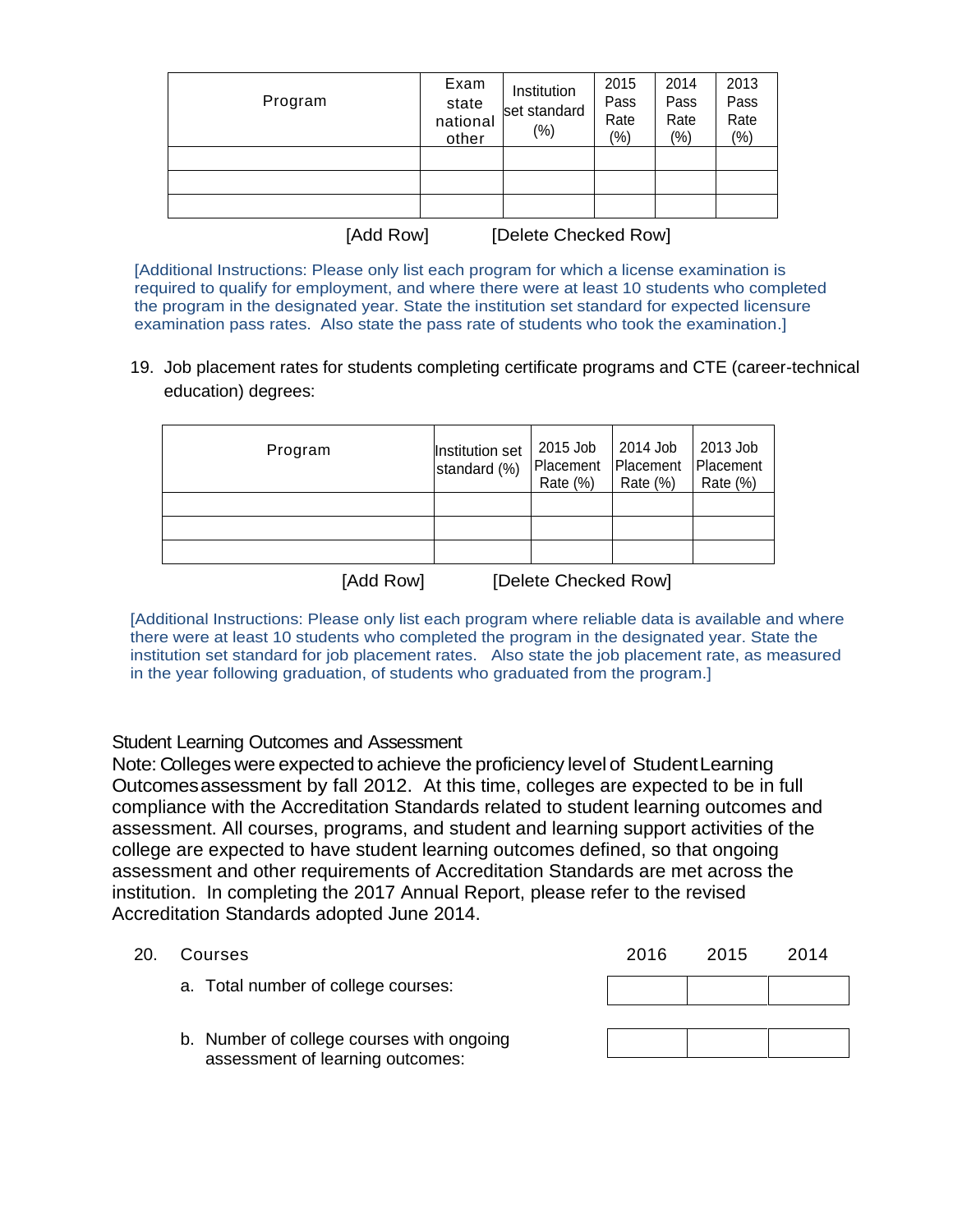[Additional Instructions: Provide the number of active credit and noncredit courses at the college. Courses in the college catalog are considered active. Do not include not-for-credit offerings of the college. The cycle of assessment is defined by the institution.]

- 
- 21. Programs 2016 2015 2014
	- a. Total number of college programs (all certificates and degrees, and other programs as defined by college):
	- b. Number of college programs with ongoing assessment of learning outcomes:

[Additional Instructions: Provide the number of active credit and noncredit programs at the college. Programs in the college catalog are considered active. Do not include not-for-credit offerings of the college. The cycle of assessment is defined by the institution.]